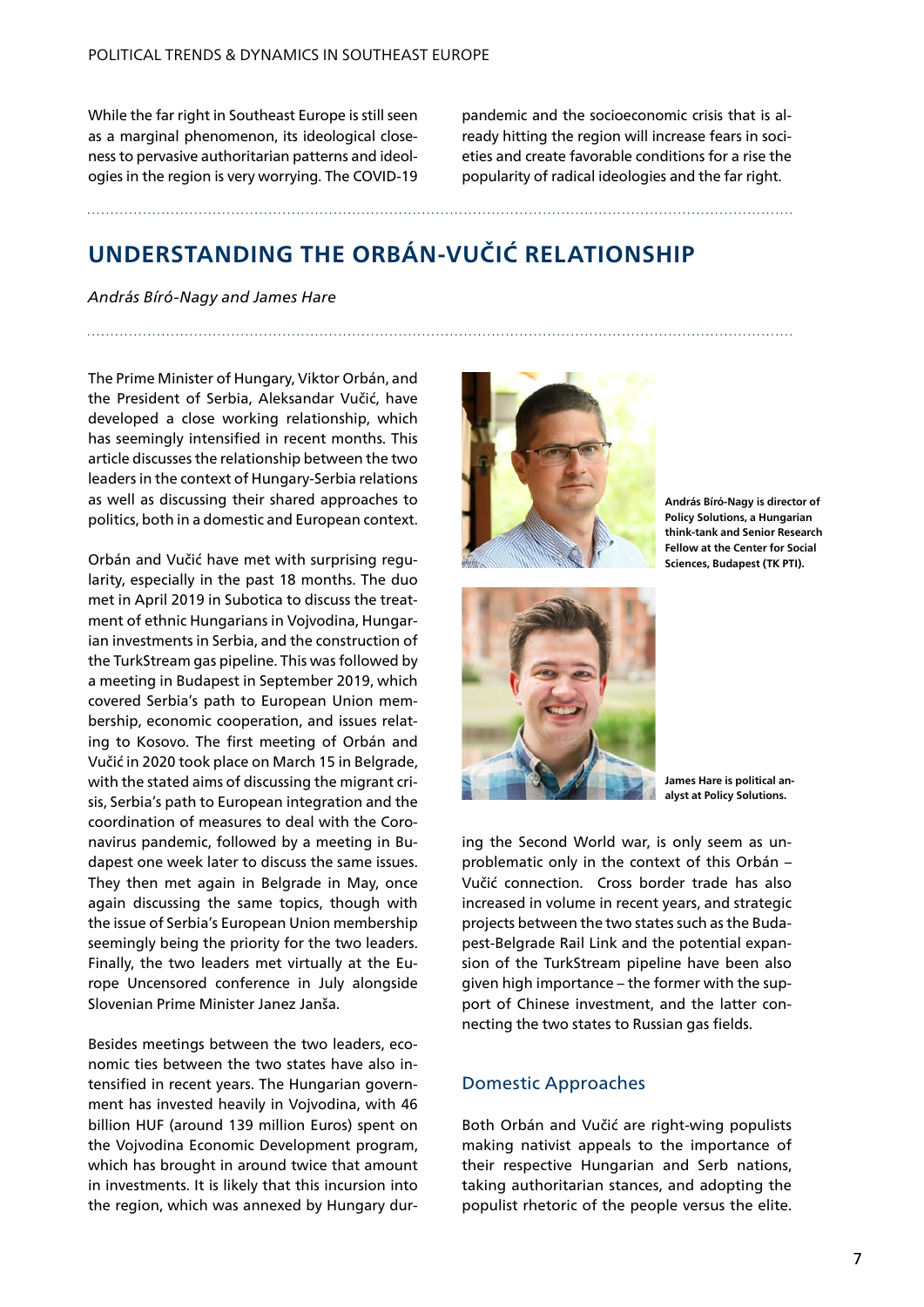However, both their respective parties Fidesz and the SNS have made conscious attempts not to be seen as extremist forces, instead seeking to dominate the centre ground of their respective electorates, as well as aligning themselves with the mainstream centre-right at the European level in the form of the European People's Party.

Vučić's Serbian Progressive Party (SNS) first came into being when pro-European members of the ultranationalist Serbian Radical Party (SRS) broke away to form a new political force. The SNS originally took a moderate stance, aiming to present itself as a traditional party of the centre-right and even showing willingness to consider the formation of a grand coalition with the main pro-European force in Serbia, the Democratic Party (DS). However, upon taking power, the SNS swiftly moved to

take control of state resources, and sought to present the DS as corrupt and monopolise the centre ground of Serbian politics. Yet despite the inclination of the SNS to state capture, it has struck a balancing act when dealing with the legacy of the SRS. While remaining nationalistic, the SNS has shown enthusiasm for European integration and sought to emphasise the economy, as well as present themselves as an insurgent force, committed to fighting corruption while maintaining the law and order rhetoric of the SRS. Under the leadership of Vučić, the SNS has progressed to more overtly

**KEY TAKEAWAY** 

**The close ties between the leaders of Hungary and Serbia have flourished in recent years, on the basis of economic cooperation, similarities in nativist and populist rhetoric, autocratic ruling styles, and mutual gain in Serbia's accession to the European Union. Hungary's support for secessionist Serb leadership in Bosnia threatens stability in the region, and the illiberal model championed by Orbán imperils the normative power of the European Union, given that autocracy has taken roots within its own borders. In addition, both Serbia and Hungary's economic and political ties to non-EU actors such as Russia and China threaten to destabilize the primacy of the EU's influence over Southeast Europe.**

liberal democracy", similar to how the SNS have sought to bring state institutions under party control. The use of nativist rhetoric by Fidesz has become more pronounced, and early enthusiasm for European integration has given way to a form of soft Euroscepticism, characterised by repeated clashes with European institutions, particularly during the migrant crisis of 2015. At the same time, Fidesz has doubled down on the populist rhetoric of the elite versus the people, with Orbán presenting himself as unlike the opposition, who are portrayed as corrupt and self-serving.

Orbán and Vučić have consolidated their positions by limiting media freedom, ensuring that the public are able only to see them how they choose to be seen. Government friendly businessmen have gradually taken over the media market

> in Hungary over the last decade, while the media regulator has been stacked with Orbán loyalists and state advertising has grown exponentially. Vučić has taken a leaf out of Orbán's playbook in his approach to controlling the media in Serbia, adopting many of the same strategies. Privatization processes have handed control of many large media outlets to those friendly to the regime, and SNS politicians have sought to undermine the remaining independent outlets by launching costly defamation lawsuits. State advertising and co-financing projects have been used as tools to

nationalistic positions, yet has still remained relatively restrained compared to the SRS.

On the other hand, Orbán and Fidesz have moved rightwards over time, undergoing a transformation from liberals to national conservatives, and later into right-wing populists. Starting out as a student movement opposing the communist regime, Orbán took advantage of the weakness of the Hungarian right in the 1990s and transformed Fidesz to dominate that political space. Originally, this took the form of appeals to social conservatism combined with an interventionist approach to the economy, but since the return of Orbán to power in 2010 Fidesz have concentrated on building what could be termed as an "ilfund pro-government media, while Vučić has taken advantage of friendly media coverage to benefit his political position. In this frame it is therefore understandable why Vučić and Orbán have built a close relationship – neither is used to challenge or criticism, and as a result they are able to emphasize closely with each other's respective positions.

#### European Issues

A key aspect of understanding the importance of the relationship between the two leaders is their respective attitude towards the European Union (EU). For the two leaders, there is a mutual benefit to working together closely on Euro-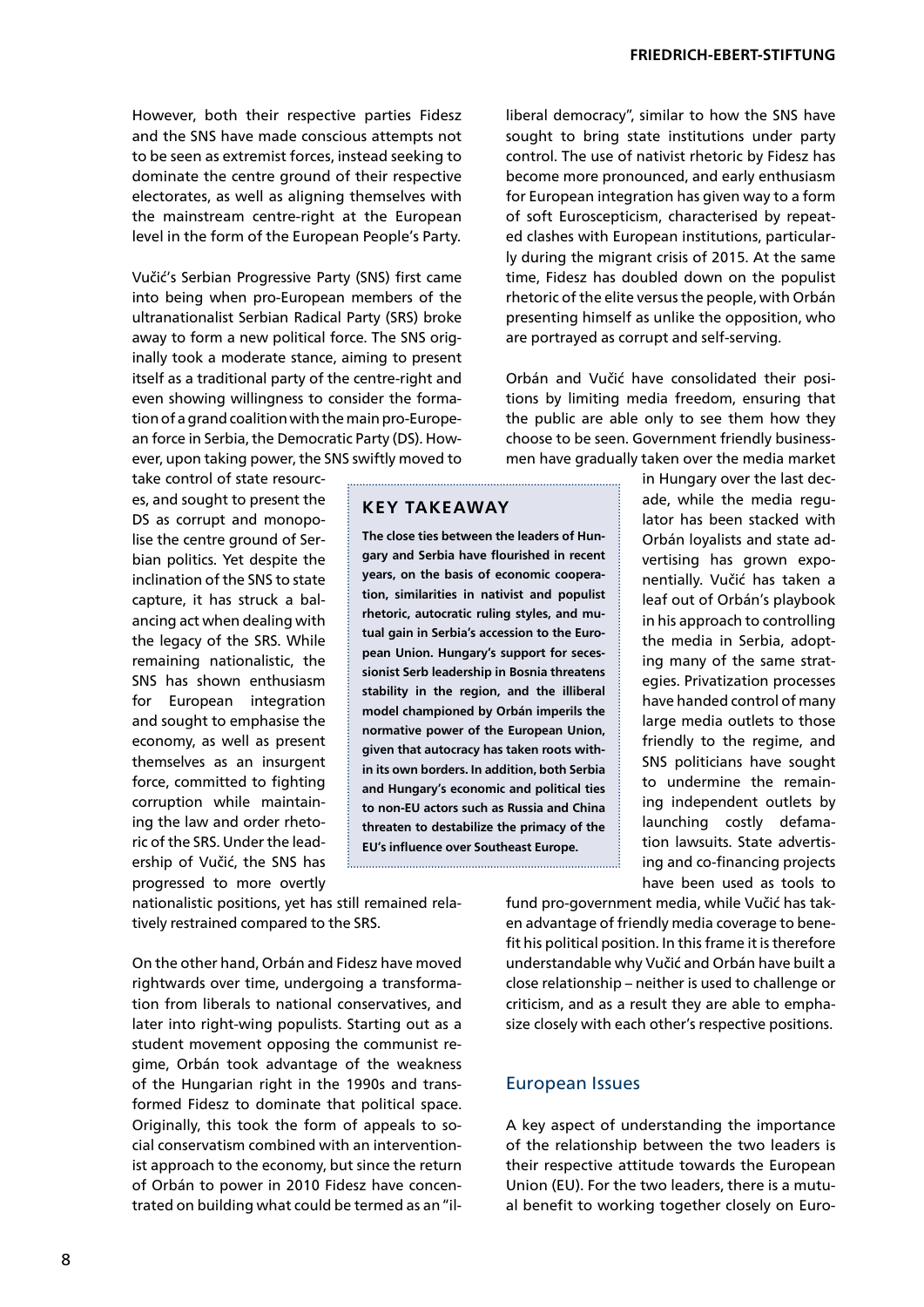pean issues – Serbian membership in the European Union would give Orbán an additional ally at the negotiating table, while Vučić has staked a great deal of domestic capital on being the Serbian leader who brings his country into the EU.

A large part of Orbán's domestic appeal has been based upon championing Hungarian nationalism. However, instead of seeking to redraw the map, Orbán's approach is best understood by the concept of Transsovereign Nationalism. Accepting that border changes – be they peaceful or otherwise – are not a realistic prospect in the contemporary age, he has instead sought to tether Hungarian communities in neighbouring states to the Hungarian state through transnational institutions, such as an assortment of various cultural and heritage associations. Orbán has used European Union membership as a tool to build stronger connections with Hungarian minority communities – as seen already in the cases of Slovakia and Romania That leaves only Serbia and Ukraine as neighbouring states with large Hungarian minorities, and considering the challenges to be overcome for Ukraine to even be considered for EU membership, it is unsurprising that Orbán has focused his energies on supporting Serbia's accession.

While Orbán's government has eased the path to citizenship for Hungarians living outside of Hungary's borders, there remains a rationale for wanting to bring Serbia, and therefore by extension the Vojvodina Hungarians, into the EU. In the short term, Serbia joining the Common Market would make doing business easier for those Hungarian companies already present in Serbia, as well as enabling others to easily expand their operations over the border. Similarly, the free movement of persons between Serbia and the EU would aid those Vojvodina Hungarians who are yet to acquire citizenship, and enable stronger cross border links between Hungarian communities, which in the long term would be augmented by Serbia joining the Schengen Area.

### Leadership Styles

Finally, Vučić and Orbán have also likely found common ground in their respective leadership styles and approaches to party management. They share many common character traits in leadership terms, with both leaders exhibiting high degrees of self-confidence and competence, as

well as presenting themselves as men of integrity. Orbán has held a position of almost unquestioned power within Fidesz since the early 1990s and has in that time taken personal command of the direction of his party. In Orbán's view, success in politics requires controlling events through demonstrations of power, resulting in a naturally confrontational style rooted in his high degree of self-confidence. His appetite for confrontation also plays into the construction of his image as a charismatic leader willing to fight for Hungary, which he combines with strongly moralizing language and the perception of integrity he holds with the public due to his role as a prominent anti-communist for political gain. For Orbán, flexibility means adapting to the changing public mood in order to take advantage of opportunities as they present themselves, which also serves a dual purpose by showing that he is in command of events. However, he avoids getting caught up in complex policy debates, instead preferring to focus his energies on strategic thinking and delegating policy decisions.

Vučić has not yet been able to consolidate control over the SNS to the extent that Orbán has over Fidesz, but he has started to take steps in the same direction, creating a perception of the SNS as his personal electoral vehicle. While Vučić does not publicly project self-confidence to the same extent that Orbán does, he has shown an increasing willingness over his time in office to present himself as more secure in his beliefs, rather than seeming conflicted between his radical past and more moderate positioning. However, he projects an image of competence both within his party and with the wider electorate, and has made integrity a core part of his appeal through his commitment to tackling corruption – though unlike Orbán, his political transformation is seen as a weakness in this regard. Where the two men are most alike is undoubtedly in their need for power and approach to party management, with Vučić silencing all internal opposition within the SNS and seeking to control as much of the state apparatus as possible.

## Conclusion

While projects such as the Budapest-Belgrade rail link and the gradual intensification of economic ties require the two leaders to have a constructive relationship, the depth of the relationship that has emerged can only be explained by common